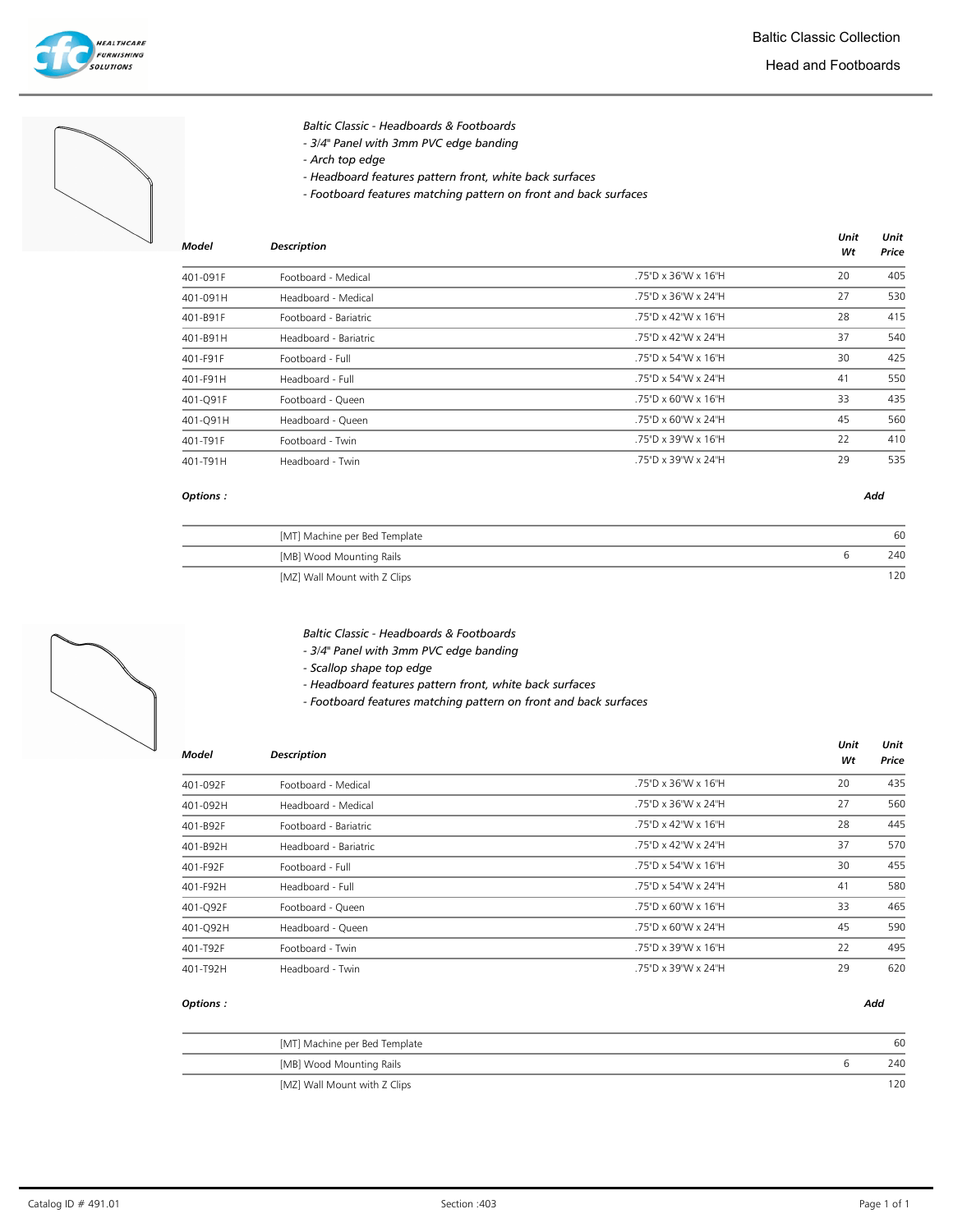



| <b>DESCRIPTION</b>    |                     | Wt | Price |
|-----------------------|---------------------|----|-------|
| Footboard - Medical   | .75"D x 36"W x 16"H | 20 | 305   |
| Headboard - Medical   | .75"D x 36"W x 24"H | 27 | 432   |
| Footboard - Bariatric | .75"D x 42"W x 16"H | 28 | 345   |
| Headboard - Bariatric | .75"D x 42"W x 24"H | 37 | 472   |
| Footboard - Full      | .75"D x 54"W x 16"H | 30 | 400   |
| Headboard - Full      | .75"D x 54"W x 24"H | 41 | 549   |
| Footboard - Queen     | .75"D x 60"W x 16"H | 33 | 475   |
| Headboard - Queen     | .75"D x 60"W x 24"H | 45 | 640   |
| Footboard - Twin      | .75"D x 39"W x 16"H | 22 | 320   |
| Headboard - Twin      | .75"D x 39"W x 24"H | 29 | 452   |
|                       |                     |    |       |

## Options : Add

| [MT] Machine per Bed Template Template | 60  |
|----------------------------------------|-----|
| [MB] Wood Mounting Rails               | 240 |
| [MZ] Wall Mount with Z Clips           |     |



- Thermofoil panel with wide Ogee Edge
- Scallop shape top edge
- Headboard features pattern front, white back surfaces
- Footboard features matching pattern on front and back surfaces

| Model    | <b>Description</b>    |                     | Unit<br>Wt | Unit<br>Price |
|----------|-----------------------|---------------------|------------|---------------|
| 403-092F | Footboard - Medical   | .75"D x 36"W x 16"H | 20         | 305           |
| 403-092H | Headboard - Medical   | .75"D x 36"W x 24"H | 27         | 432           |
| 403-B92F | Footboard - Bariatric | .75"D x 42"W x 16"H | 28         | 345           |
| 403-B92H | Headboard - Bariatric | .75"D x 42"W x 24"H | 37         | 472           |
| 403-F92F | Footboard - Full      | .75"D x 54"W x 16"H | 30         | 400           |
| 403-F92H | Headboard - Full      | .75"D x 54"W x 24"H | 41         | 549           |
| 403-Q92F | Footboard - Queen     | .75"D x 60"W x 16"H | 33         | 473           |
| 403-Q92H | Headboard - Queen     | .75"D x 60"W x 24"H | 45         | 640           |
| 403-T92F | Footboard - Twin      | .75"D x 39"W x 16"H | 22         | 320           |
| 403-T92H | Headboard - Twin      | .75"D x 39"W x 24"H | 29         | 452           |

| [MT] Machine per Bed Template | 60  |
|-------------------------------|-----|
| [MB] Wood Mounting Rails      | 240 |
| [MZ] Wall Mount with Z Clips  | 120 |
|                               |     |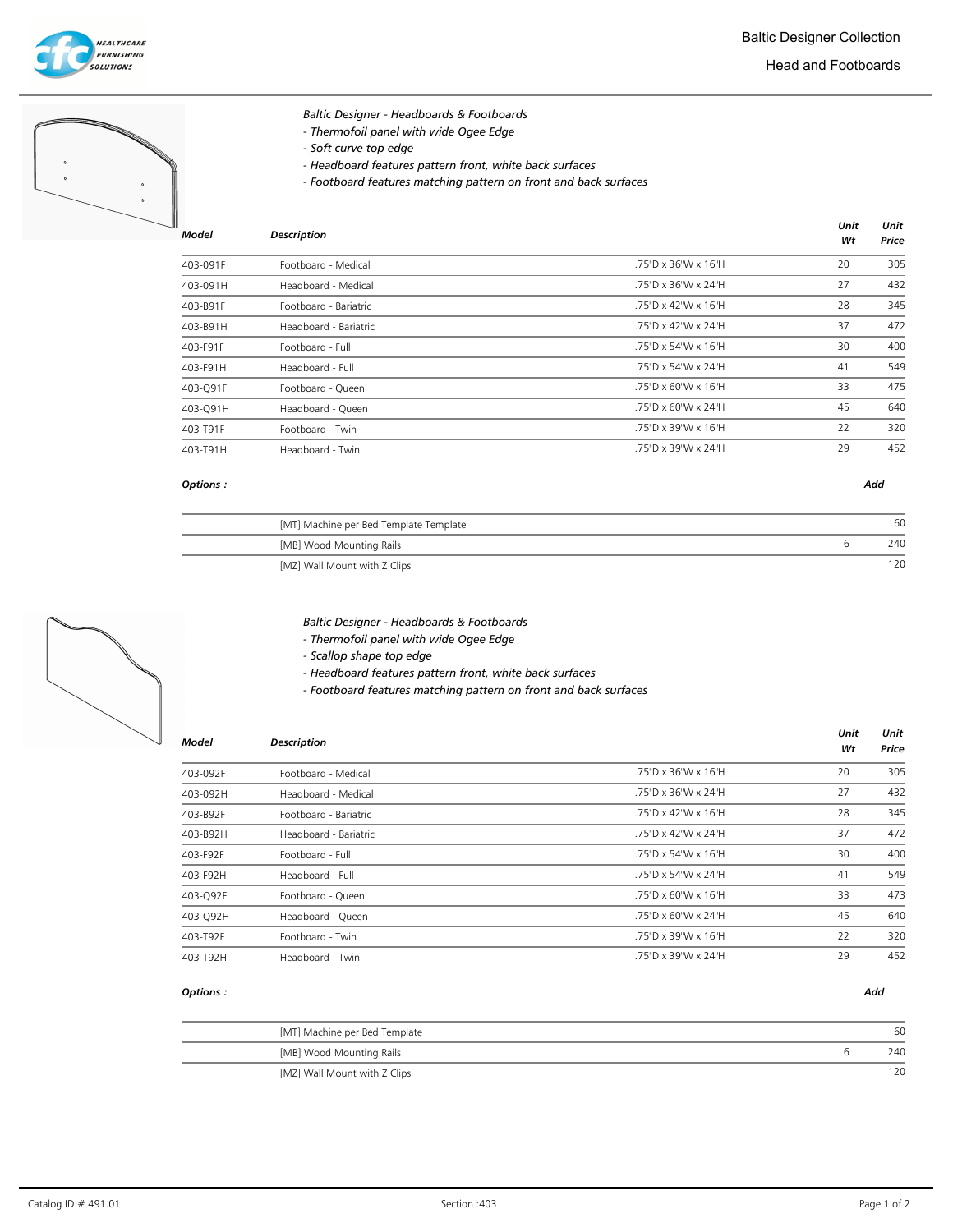

|              | Baltic Designer - Headboards & Footboards<br>- Thermofoil panel with wide Ogee Edge<br>- Traditional raised panel front<br>- Headboard features pattern front, white back surfaces<br>- Footboard features matching pattern on front and back surfaces |                     |            |               |
|--------------|--------------------------------------------------------------------------------------------------------------------------------------------------------------------------------------------------------------------------------------------------------|---------------------|------------|---------------|
| <b>Model</b> | <b>Description</b>                                                                                                                                                                                                                                     |                     | Unit<br>Wt | Unit<br>Price |
| 403-094F     | Footboard - Medical                                                                                                                                                                                                                                    | .75"D x 36"W x 16"H | 20         | 386           |
| 403-094H     | Headboard - Medical                                                                                                                                                                                                                                    | .75"D x 36"W x 24"H | 27         | 520           |
| 403-B94F     | Footboard - Bariatric                                                                                                                                                                                                                                  | .75"D x 42"W x 16"H | 28         | 436           |
| 403-B94H     | Headboard - Bariatric                                                                                                                                                                                                                                  | .75"D x 42"W x 24"H | 37         | 570           |
| 403-F94F     | Footboard - Full                                                                                                                                                                                                                                       | .75"D x 54"W x 16"H | 30         | 490           |
| 403-F94H     | Headboard - Full                                                                                                                                                                                                                                       | .75"D x 54"W x 24"H | 41         | 620           |

| 403-Q94F | Footboard - Oueen | .75"D x 60"W x 16"H | 33 | 560 |
|----------|-------------------|---------------------|----|-----|
| 403-O94H | Headboard - Queen | .75"D x 60"W x 24"H | 45 | 685 |
| 403-T94F | Footboard - Twin  | .75"D x 39"W x 16"H | 22 | 411 |
| 403-T94H | Headboard - Twin  | .75"D x 39"W x 24"H | 29 | 545 |

# Options : Add

| [MT] Machine per Bed Template | 60  |
|-------------------------------|-----|
| [MB] Wood Mounting Rails      | 240 |
| [MZ] Wall Mount with Z Clips  |     |



- Baltic Designer Headboards & Footboards
- Thermofoil panel with square edge
- Regalia style front design

- Headboard features pattern front, white back surfaces

- Footboard features matching pattern on front and back surfaces

| Model    | <b>Description</b>    |                     | Unit<br>Wt | Unit<br>Price |
|----------|-----------------------|---------------------|------------|---------------|
| 403-095F | Footboard - Medical   | .75"D x 36"W x 16"H | 20         | 386           |
| 403-095H | Headboard - Medical   | .75"D x 36"W x 24"H | 27         | 520           |
| 403-B95F | Footboard - Bariatric | .75"D x 42"W x 16"H | 28         | 436           |
| 403-B95H | Headboard - Bariatric | .75"D x 42"W x 24"H | 37         | 570           |
| 403-F95F | Footboard - Full      | .75"D x 54"W x 16"H | 30         | 490           |
| 403-F95H | Headboard - Full      | .75"D x 54"W x 24"H | 41         | 620           |
| 403-Q95F | Footboard - Queen     | .75"D x 60"W x 16"H | 33         | 560           |
| 403-Q95H | Headboard - Queen     | .75"D x 60"W x 24"H | 45         | 685           |
| 403-T95F | Footboard - Twin      | .75"D x 39"W x 16"H | 22         | 411           |
| 403-T95H | Headboard - Twin      | .75"D x 39"W x 24"H | 29         | 545           |

| [MT] Machine per Bed Template | 60  |
|-------------------------------|-----|
| [MB] Wood Mounting Rails      | 240 |
| [MZ] Wall Mount with Z Clips  | 120 |
|                               |     |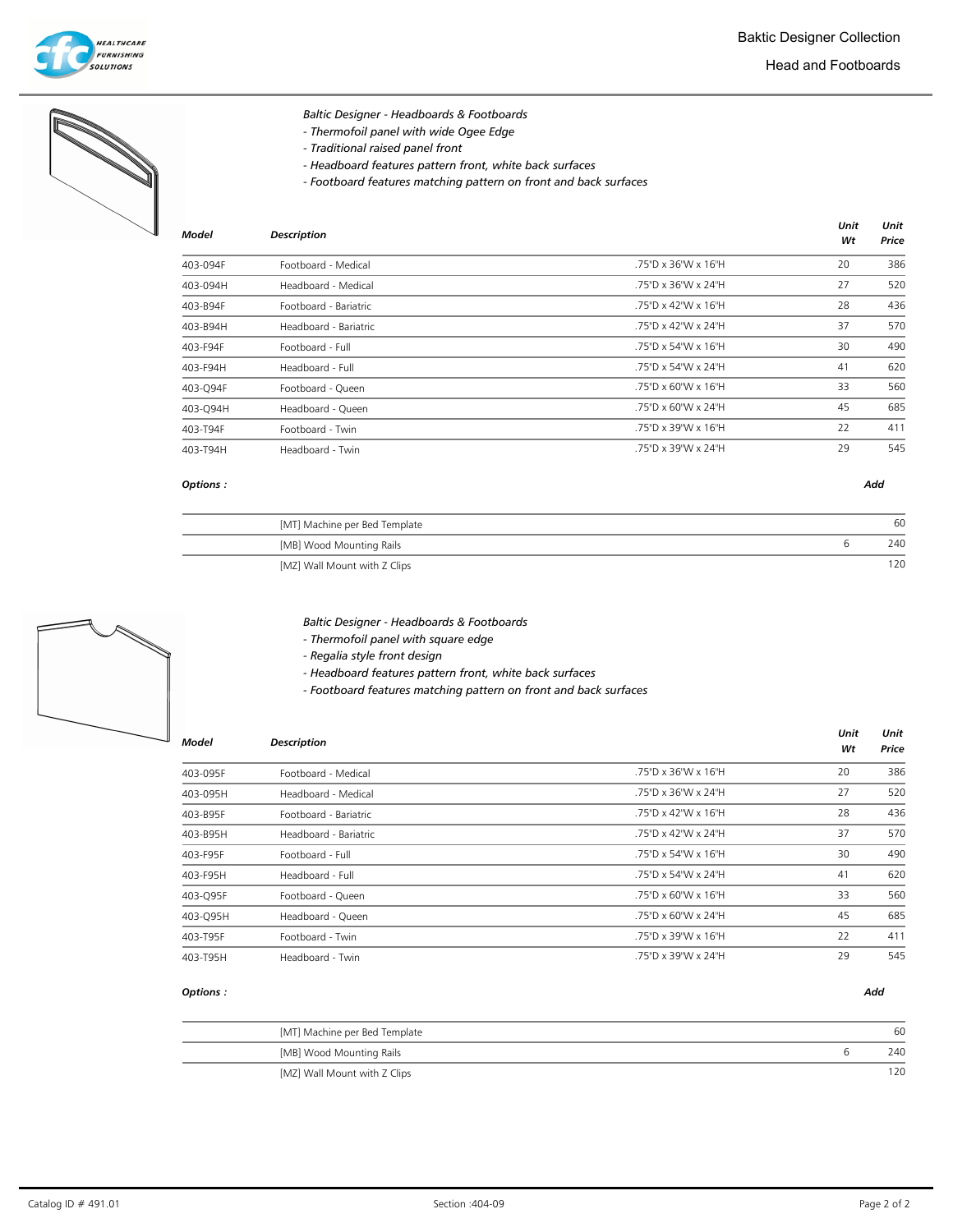

- Thermofoil panel with square edge
- Flat top style front design
- Headboard features pattern front, white back surfaces
- Footboard features matching pattern on front and back surfaces

| Model    | <b>Description</b>    |                     | Unit<br>Wt | Unit<br>Price |
|----------|-----------------------|---------------------|------------|---------------|
| 404-092F | Footboard - Medical   | .75"D x 36"W x 16"H | 20         | 309           |
| 404-092H | Headboard - Medical   | .75"D x 36"W x 24"H | 27         | 374           |
| 404-B92F | Footboard - Bariatric | .75"D x 42"W x 16"H | 21         | 321           |
| 404-B92H | Headboard - Bariatric | .75"D x 42"W x 24"H | 28         | 442           |
| 404-F92F | Footboard - Full      | .75"D x 54"W x 16"H | 30         | 463           |
| 404-F92H | Headboard - Full      | .75"D x 54"W x 24"H | 41         | 560           |
| 404-O92F | Footboard - Queen     | .75"D x 60"W x 16"H | 33         | 514           |
| 404-Q92H | Headboard - Queen     | .75"D x 60"W x 24"H | 45         | 623           |
| 404-T92F | Footboard - Twin      | .75"D x 39"W x 16"H | 22         | 334           |
| 404-T92H | Headboard - Twin      | .75"D x 39"W x 24"H | 29         | 405           |
|          |                       |                     |            |               |

## Options : Add

| [MT] Machine per Customer Template     | 60  |
|----------------------------------------|-----|
| [MR] Mounting Rails Standard Bed Frame | 240 |
| [MZ] Wall Mount with Z Clips           |     |

- Shaker Arch Top Headboards & Footboards
- Thermofoil panel with square edge
- Shaker style front design

- Headboard features pattern front, white back surfaces

- Footboard features matching pattern on front and back surfaces

| <b>Model</b> | <b>Description</b>    |                     | Unit | Unit  |
|--------------|-----------------------|---------------------|------|-------|
|              |                       |                     | Wt   | Price |
| 404-094F     | Footboard - Medical   | .75"D x 36"W x 16"H | 20   | 466   |
| 404-094H     | Headboard - Medical   | .75"D x 36"W x 24"H | 27   | 609   |
| 404-B94F     | Footboard - Bariatric | .75"D x 42"W x 16"H | 21   | 585   |
| 404-B94H     | Headboard - Bariatric | .75"D x 42"W x 24"H | 28   | 765   |
| 404-F94F     | Footboard - Full      | .75"D x 54"W x 16"H | 30   | 698   |
| 404-F94H     | Headboard - Full      | .75"D x 54"W x 24"H | 41   | 914   |
| 404-Q94F     | Footboard - Queen     | .75"D x 60"W x 16"H | 33   | 776   |
| 404-Q94H     | Headboard - Queen     | .75"D x 60"W x 24"H | 45   | 1,015 |
| 404-T94F     | Footboard - Twin      | .75"D x 39"W x 16"H | 22   | 504   |
| 404-T94H     | Headboard - Twin      | .75"D x 39"W x 24"H | 29   | 660   |

| [MT] Machine per Customer Template<br>[MR] Mounting Rails Standard Bed Frame |                              |     |
|------------------------------------------------------------------------------|------------------------------|-----|
|                                                                              |                              | 60  |
|                                                                              |                              | 240 |
|                                                                              | [MZ] Wall Mount with Z Clips | 120 |

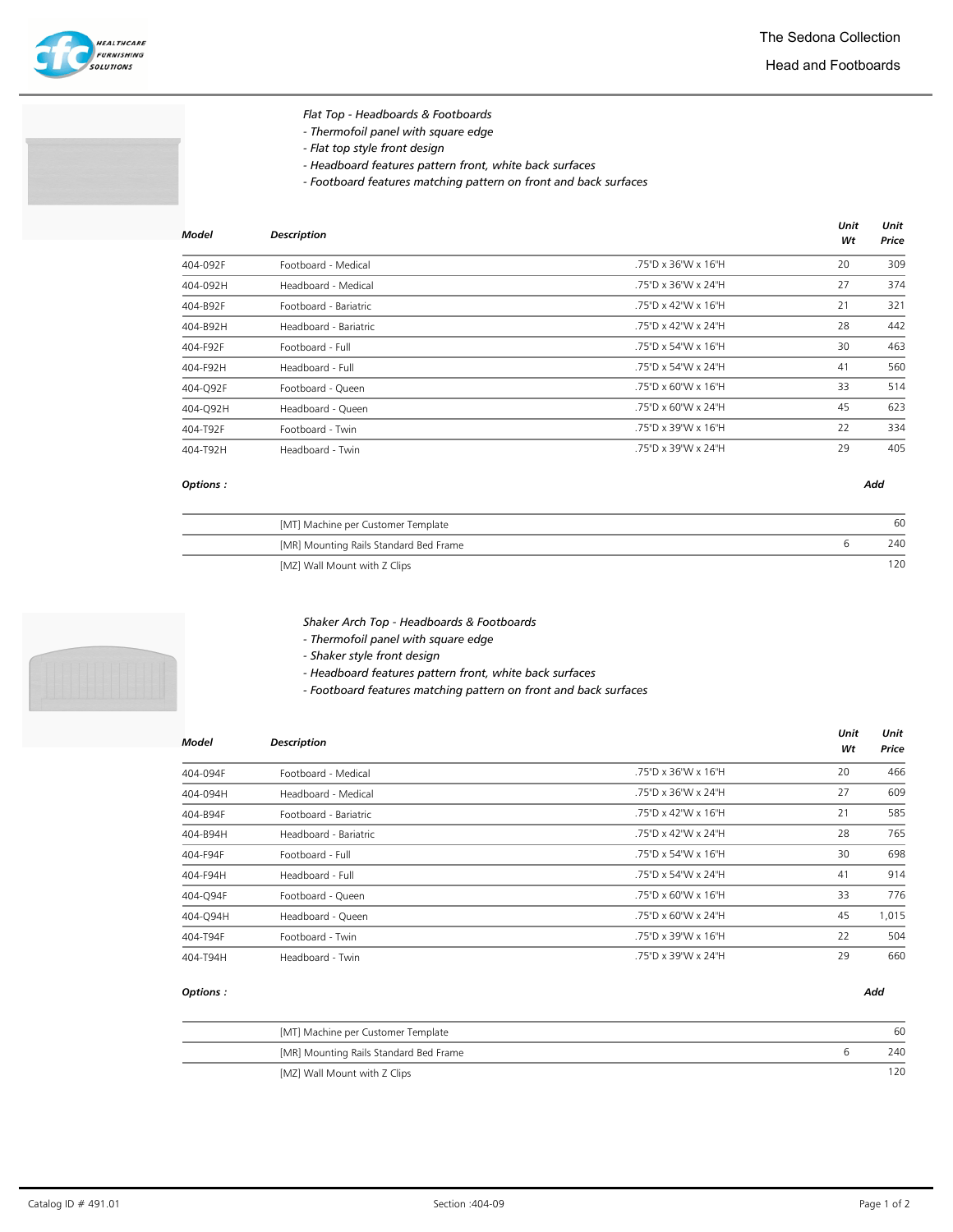

- Lancaster Arch Top Headboards & Footboards
- Thermofoil panel with square edge
- Lancaster style front design
- Headboard features pattern front, white back surfaces
- Footboard features matching pattern on front and back surfaces

| Model    | <b>Description</b>    |                     | Unit<br>Wt | Unit<br>Price |
|----------|-----------------------|---------------------|------------|---------------|
| 404-095F | Footboard - Medical   | .75"D x 36"W x 16"H | 20         | 466           |
| 404-095H | Headboard - Medical   | .75"D x 36"W x 24"H | 27         | 609           |
| 404-B95F | Footboard - Bariatric | .75"D x 42"W x 16"H | 21         | 585           |
| 404-B95H | Headboard - Bariatric | .75"D x 42"W x 24"H | 28         | 765           |
| 404-F95F | Footboard - Full      | .75"D x 54"W x 16"H | 30         | 698           |
| 404-F95H | Headboard - Full      | .75"D x 54"W x 24"H | 41         | 914           |
| 404-O95F | Footboard - Queen     | .75"D x 60"W x 16"H | 33         | 776           |
| 404-Q95H | Headboard - Queen     | .75"D x 60"W x 24"H | 45         | 1,015         |
| 404-T95F | Footboard - Twin      | .75"D x 39"W x 16"H | 22         | 504           |
| 404-T95H | Headboard - Twin      | .75"D x 39"W x 24"H | 29         | 660           |
|          |                       |                     |            |               |

### Options : Add

| [MT] Machine per Customer Template     | 60  |
|----------------------------------------|-----|
| [MR] Mounting Rails Standard Bed Frame | 240 |
| [MZ] Wall Mount with Z Clips           |     |

Recessed Front - Headboards & Footboards

- Thermofoil panel with sqaure edge

- Recessed rectangle front design

- Headboard features pattern front, white back surfaces

- Footboard features matching pattern on front and back surfaces

| Model    | <b>Description</b>    |                     | Unit<br>Wt | Unit<br>Price |
|----------|-----------------------|---------------------|------------|---------------|
| 406-097F | Footboard - Medical   | .75"D x 36"W x 16"H | 20         | 466           |
| 406-097H | Headboard - Medical   | .75"D x 36"W x 24"H | 27         | 609           |
| 406-B97F | Footboard - Bariatric | .75"D x 42"W x 16"H | 21         | 585           |
| 406-B97H | Headboard - Bariatric | .75"D x 42"W x 24"H | 28         | 765           |
| 406-F97F | Footboard - Full      | .75"D x 54"W x 16"H | 30         | 698           |
| 406-F97H | Headboard - Full      | .75"D x 54"W x 24"H | 41         | 914           |
| 406-Q97F | Footboard - Queen     | .75"D x 60"W x 16"H | 33         | 776           |
| 406-Q97H | Headboard - Queen     | .75"D x 60"W x 24"H | 45         | 1,015         |
| 406-T97F | Footboard - Twin      | .75"D x 39"W x 16"H | 22         | 504           |
| 406-T97H | Headboard - Twin      | .75"D x 39"W x 24"H | 29         | 660           |

| [MT] Machine per Bed Template | 60  |
|-------------------------------|-----|
| [MB] Wood Mounting Rails      | 240 |
| [MZ] Wall Mount with Z Clips  | 120 |